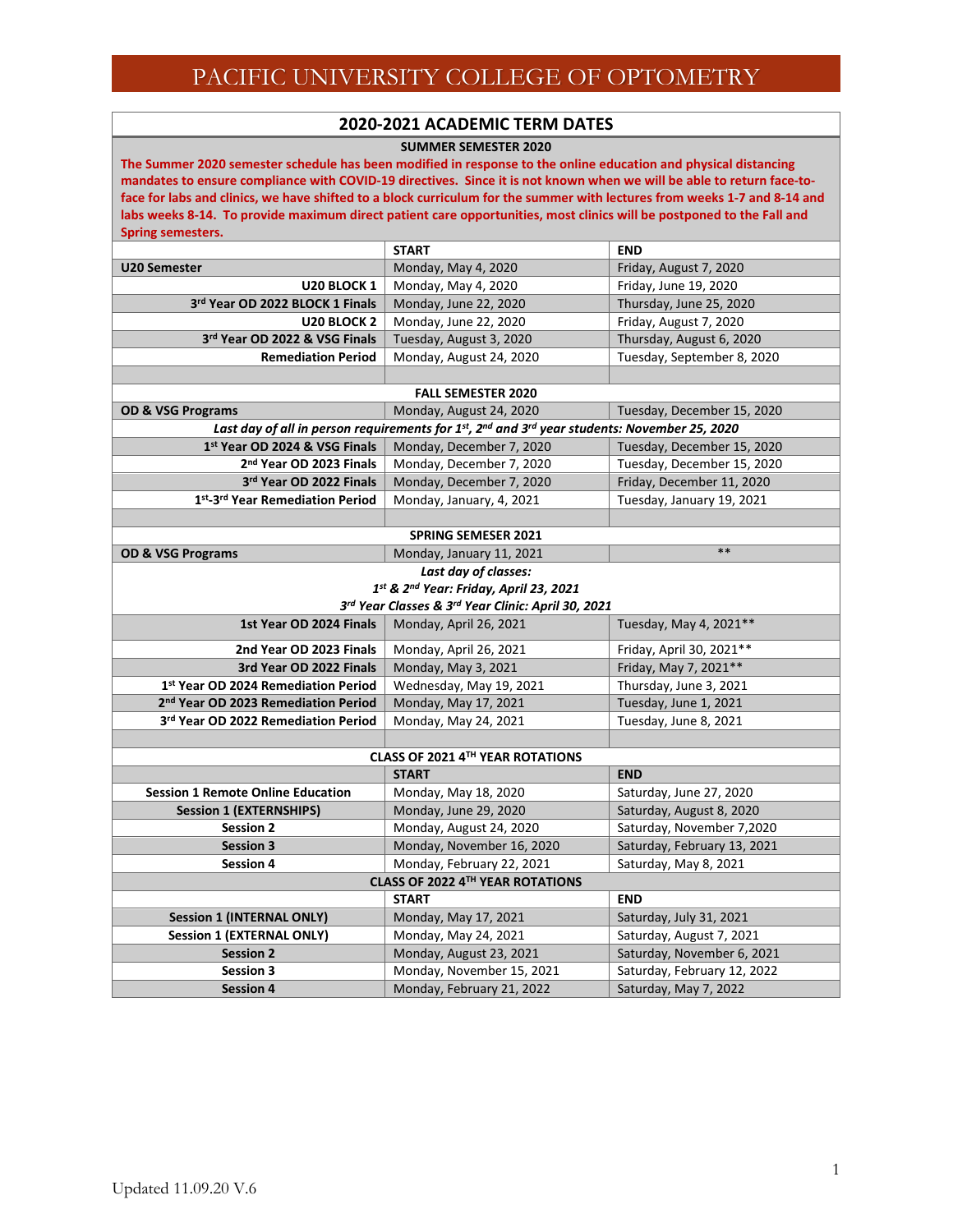| <b>SUMMER 2020</b> |                 |                                                                                                                                                                                                                                                                      |                                                                                                                                                                                                                                                            |
|--------------------|-----------------|----------------------------------------------------------------------------------------------------------------------------------------------------------------------------------------------------------------------------------------------------------------------|------------------------------------------------------------------------------------------------------------------------------------------------------------------------------------------------------------------------------------------------------------|
| <b>DAY</b>         | <b>DATE</b>     | <b>EVENT</b>                                                                                                                                                                                                                                                         | <b>ADDITIONAL RESOURCES</b>                                                                                                                                                                                                                                |
| Monday             | May 4           | 1st Day of U20 Semester- BLOCK 1:<br>3rd Year Clinic - Postponed to Fall Due to<br>$\bullet$<br><b>COVID-19</b><br>3rd Year OD Classes - Online<br>$\bullet$<br>VSG Classes- Please note that VSC courses<br>are not on a Block schedule for the summer<br>semester. | Please see Boxer Online for<br>individual class schedules and to<br>check if labs are in session 1st<br>week of class, please check<br>course syllabus. Course<br>schedules are also on Box.<br>Please refer to PUCO Clinic<br>Manual for clinic policies. |
| Wednesday          | May 6           | <b>Faculty and Staff Awards Ceremony</b><br>3:30pm-5pm Taylor Meade Auditorium<br><b>CANCELLED DUE TO COVID-19</b>                                                                                                                                                   |                                                                                                                                                                                                                                                            |
| <b>Monday</b>      | <b>May 11</b>   | 1st Day of 4 <sup>th</sup> Year Session 1 INTERNAL TRACKS<br>Class of 2021 - Due to COVID19, all 4th year<br>students will be starting Remote Online<br><b>Education on Monday, May 18, 2020</b>                                                                     | PUCO Clinic Manual &<br><b>Externship Manual</b>                                                                                                                                                                                                           |
| <b>Thursday</b>    | May 14          | 4 <sup>th</sup> Year Open House - Class of 2020<br>1pm-4pm Jefferson 221<br><b>CANCELLED DUE TO COVID-19</b>                                                                                                                                                         |                                                                                                                                                                                                                                                            |
| Friday             | <b>May 15</b>   | Welcome to the Profession & Awards<br>Ceremony - Class of 2020<br>10:30a-12p Taylor Meade Auditorium<br>*Faculty and 4 <sup>th</sup> year student attendance<br>requested* VIRTUAL<br>Last day to ADD/DROP/Changes to lab &                                          |                                                                                                                                                                                                                                                            |
|                    |                 | elective schedules                                                                                                                                                                                                                                                   | <b>ADD/DROP Form</b>                                                                                                                                                                                                                                       |
| Saturday           | <b>May 16</b>   | Commencement<br>1:30pm: Class of 2020 - OD & VSG<br>*Faculty & graduating students attendance<br>required* CANCELLED DUE TO COVID-19                                                                                                                                 | Though an in-person graduation<br>ceremony was cancelled due to<br>COVID19, degrees will still be<br>conferred on May 16, 2020.                                                                                                                            |
| Monday             | <b>May 18</b>   | 1st Day of 4 <sup>th</sup> Year Session 1: Remote Online                                                                                                                                                                                                             | <b>PUCO Clinic Manual &amp;</b>                                                                                                                                                                                                                            |
| <b>Monday</b>      | <b>May 25</b>   | <b>Education - Class of 2021</b><br>Memorial Day Holiday: Campus Closed<br>-No classes or clinics for 3rd and internal 4 <sup>th</sup><br>years                                                                                                                      | <b>Externship Manual</b><br>Externship schedules & holidays<br>may vary. Please refer to<br>Externship Calendar.                                                                                                                                           |
| Tuesday            | <b>May 26</b>   | U20 BLOCK 1: Mid Semester Review Begins: OD<br>Courses                                                                                                                                                                                                               | Office of Academic Programs                                                                                                                                                                                                                                |
| Fri-Sat            | <b>June 5-6</b> | Northwest Optometric Residents Conference:<br>Jefferson Hall 223/224<br><b>CANCELLED DUE TO COVID-19</b><br>*Student attendance mandatory. Please refer<br>to Opt 703 Patient Care Syllabi for more<br>information*<br><b>NO STUDENT REQUIREMENT DUE TO COVID-19</b> | Please see COO Conferences &<br><b>Events on the Pacific website.</b>                                                                                                                                                                                      |
| Saturday           | June 13         | IDC: Interprofessional Diabetes Clinic-Hillsboro<br>Campus CANCELLED DUE TO COVID-19                                                                                                                                                                                 |                                                                                                                                                                                                                                                            |
| Friday             | June 19         | Last Day of U20 BLOCK 1 Courses before Final<br><b>Exams</b>                                                                                                                                                                                                         |                                                                                                                                                                                                                                                            |
| <b>Mon-Thurs</b>   | June 22-25      | Final Examinations: BLOCK 1: 3rd Year Courses                                                                                                                                                                                                                        |                                                                                                                                                                                                                                                            |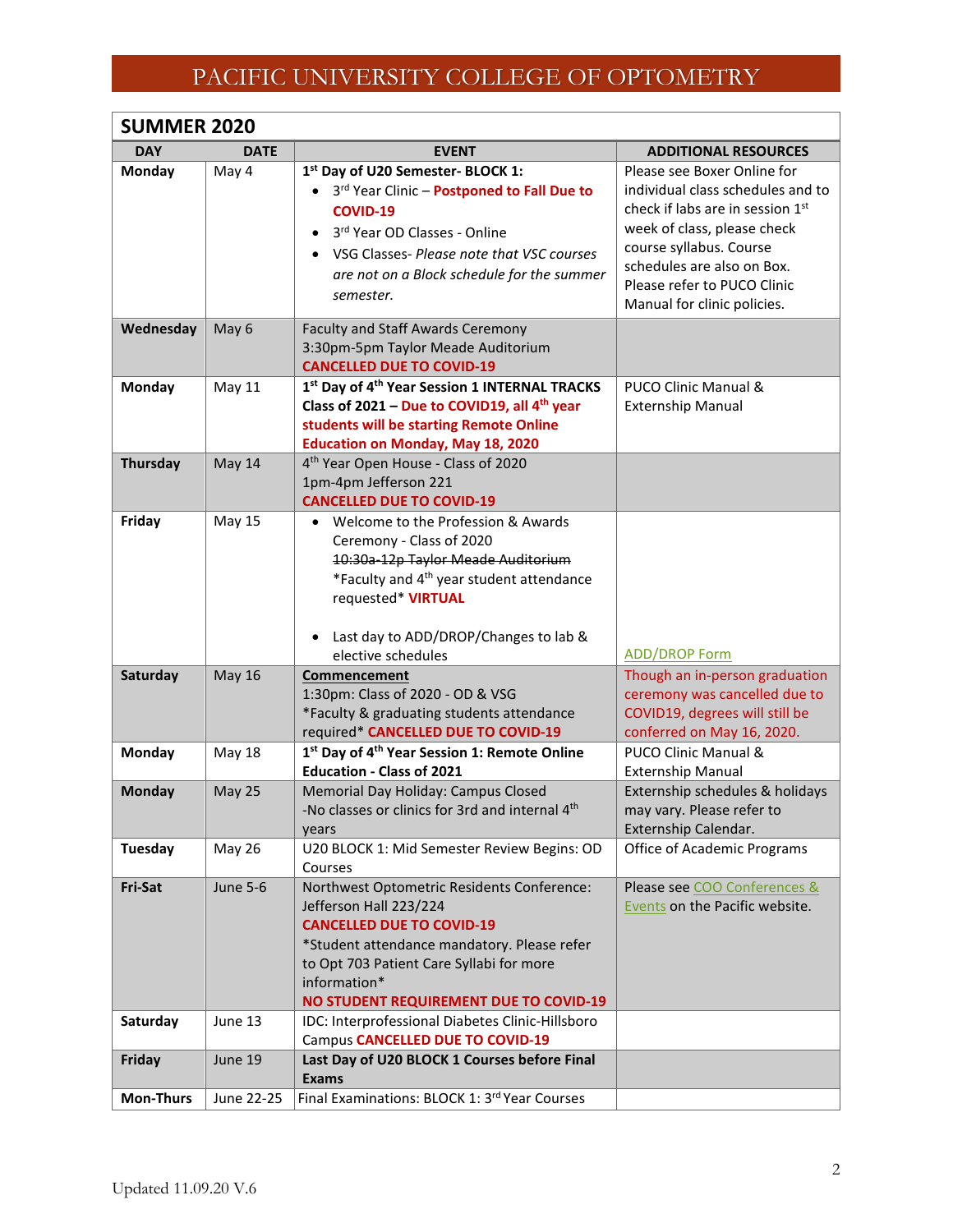| <b>Monday</b>     | June 22           | 1st Day of U20 Semester- BLOCK 2:                                              |                                            |
|-------------------|-------------------|--------------------------------------------------------------------------------|--------------------------------------------|
|                   |                   | 3rd Year Online OD Courses                                                     |                                            |
|                   |                   | 3rd Year OD In-Person Labs                                                     |                                            |
|                   |                   | -Subject to change pending changing                                            |                                            |
|                   |                   | conditions of COVID19                                                          |                                            |
|                   |                   |                                                                                |                                            |
| Wed-Sun           | June 24-28        | AOA Congress/AOSA Conference: Washington, DC                                   | www.optometrysmeeting.org                  |
|                   |                   | <b>CANCELLED DUE TO COVID-19</b>                                               |                                            |
| <b>Monday</b>     | June 29           | 1st Day of 4 <sup>th</sup> Externships/Internal Tracks -                       | <b>PUCO Clinic Manual &amp;</b>            |
|                   |                   | Class of 2021                                                                  | <b>Externship Manual</b>                   |
| Friday            | July 3            | Independence Day Holiday (Observed): Campus                                    | Externship schedules & holidays            |
|                   |                   | Closed-No classes or clinics scheduled                                         | may vary. Please refer to                  |
|                   |                   |                                                                                | Externship Calendar.                       |
| Saturday          | July 11           | IDC: Interprofessional Diabetes Clinic-Hillsboro                               |                                            |
|                   |                   | Campus TBD DUE TO COVID-19                                                     |                                            |
| Monday            | July 13           | U20 BLOCK 2: Mid Semester Review Begins: OD                                    | Office of Academic Programs                |
|                   |                   | Courses                                                                        |                                            |
| Mon-Fri           | <b>July 27-31</b> | <b>Clinical Skills Proficiency Exam: Class of 2022</b>                         |                                            |
|                   |                   | (Examination rescheduled from April 9 & 10,                                    |                                            |
|                   |                   | 2020 due to COVID19)                                                           |                                            |
| Mon-Sat           | <b>July 27-</b>   | <b>NBEO Part I (Applied Basic Science):</b>                                    | Refer to the NBEO website at               |
|                   | Aug 15            | *pending any changes from NBEO*<br>(three-week window for candidates that were | www.optometry.org for more<br>information. |
|                   |                   | scheduled March 17-20, 2020)                                                   |                                            |
| Saturday          | August 1          | Last day of 4 <sup>th</sup> Year Session 1 Internal Only                       |                                            |
|                   |                   | (please note that 4 <sup>th</sup> year students who are                        |                                            |
|                   |                   | assigned to externship sites end on July 31)                                   |                                            |
|                   |                   | Due to COVID-19, all 4 <sup>th</sup> year students will be                     |                                            |
|                   |                   | ending Session 1 on Saturday, August 8, 2020                                   |                                            |
|                   |                   |                                                                                |                                            |
|                   |                   | IDC: Interprofessional Diabetes Clinic-                                        |                                            |
|                   |                   | Hillsboro Campus TBD DUE TO COVID-19                                           |                                            |
| <b>Tues-Thurs</b> | Aug 4-6           | <b>Final Examinations BLOCK 2:</b>                                             | Please see Finals Schedule on              |
|                   |                   | 3rd Year Courses & VSG Courses                                                 | BOX.                                       |
|                   |                   |                                                                                |                                            |
| Friday            | Aug 7             | Last Day of U20 Semester:                                                      |                                            |
|                   |                   | OD & VSG                                                                       |                                            |
|                   |                   |                                                                                |                                            |
| Saturday          | Aug 8             | Last day of 4 <sup>th</sup> Year Session 1                                     |                                            |
|                   |                   | CO2021                                                                         |                                            |
| Mon-Fri           | <b>TBD</b>        | Optional 3rd Year Clinics                                                      | Please see Office of Clinical              |
|                   |                   | <b>CANCELLED DUE TO COVID-19</b>                                               | Programs.                                  |
| Wednesday         | Aug 12            | Academic & Clinical Courses Grades Due: U20                                    | <b>Office of Academic Programs</b>         |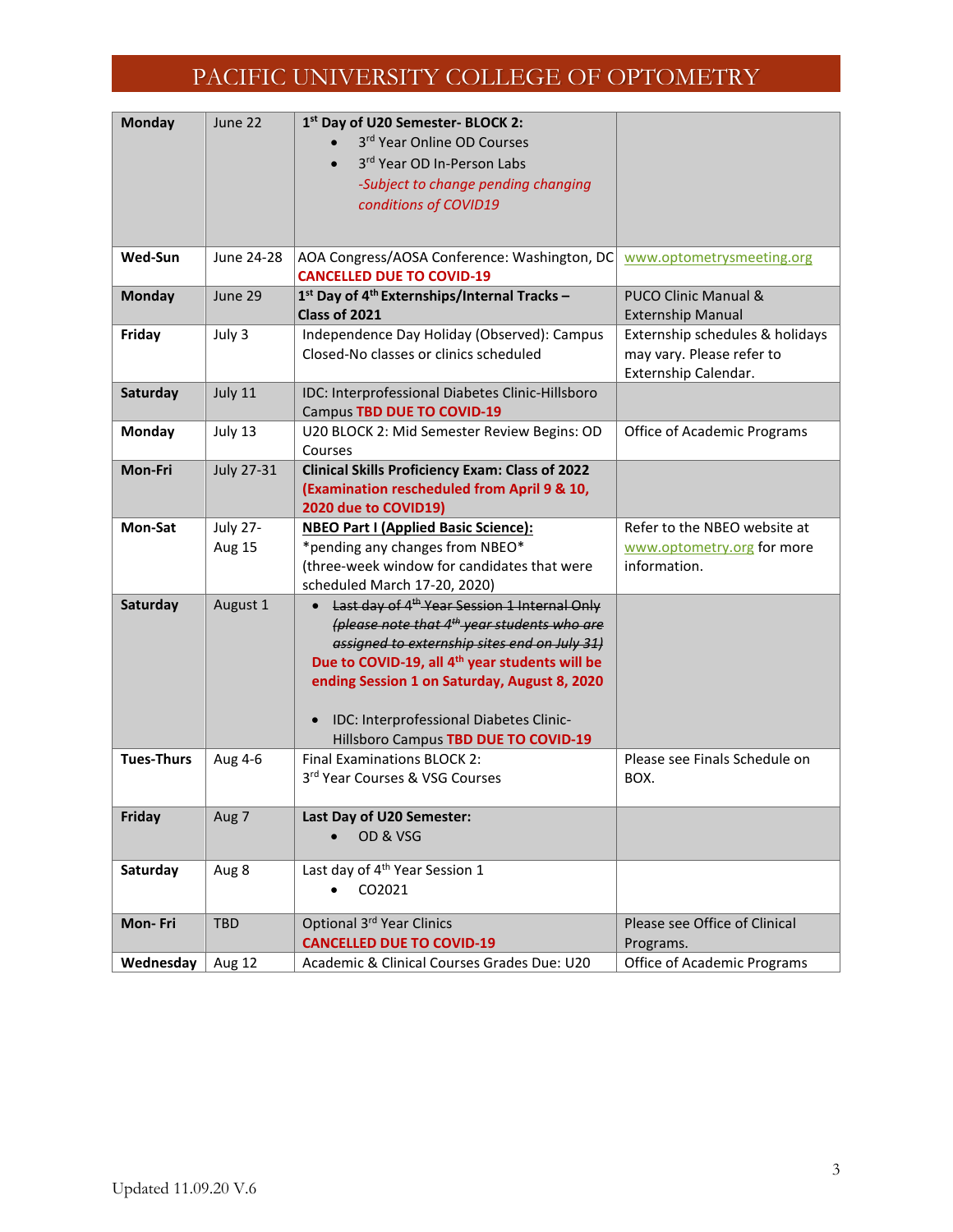#### **FALL 2020**

**The Fall 2020 semester schedule has been modified in response to the online education and physical distancing mandates to ensure compliance with COVID-19 directives. Currently all Fall 2020 lectures will be offered asynchronous. Labs and patient care clinics will be in person, following social distancing guidelines as directed by the state.** 

| <b>DAY</b>       | <b>DATE</b> | <b>EVENT</b>                                                                                         | <b>ADDITIONAL RESOURCES</b>                 |
|------------------|-------------|------------------------------------------------------------------------------------------------------|---------------------------------------------|
| Mon-Fri          | Aug 17-21   | Make Up Lab Week: CO 2023                                                                            | Please see Office of Academic               |
|                  |             | Opt 533                                                                                              | Programs for more information.              |
|                  |             | Opt 547                                                                                              |                                             |
| <b>Wed-Fri</b>   | Aug 19-21   | F20 Semester Faculty Prep Time and Faculty                                                           |                                             |
|                  |             | <b>Training</b>                                                                                      |                                             |
| Thursday         | Aug 20      | $\bullet$<br>Orientation Part 1: OD Class of 2024 & VSG                                              |                                             |
|                  |             | <b>Students</b>                                                                                      |                                             |
|                  |             | Live Zoom<br>$\circ$                                                                                 |                                             |
|                  |             | <b>Convocation Class of 2024</b>                                                                     |                                             |
|                  |             | Live Zoom<br>$\circ$                                                                                 |                                             |
|                  |             | Time TDB<br>$\circ$                                                                                  |                                             |
|                  |             | *Attendance required for OD Class of 2024 &                                                          |                                             |
|                  |             | new VSG students*                                                                                    |                                             |
|                  |             |                                                                                                      |                                             |
|                  |             | All Faculty & Staff Inservice<br>$\bullet$<br>*Mandatory attendance required*                        |                                             |
|                  |             |                                                                                                      |                                             |
| Friday           | Aug 21      | Orientation Part 2: OD Class of 2024 & VSG                                                           |                                             |
|                  |             | <b>Students</b>                                                                                      |                                             |
|                  |             | In person, small groups<br>$\circ$                                                                   |                                             |
| Monday           | Aug 24      | • 1 <sup>st</sup> Day of F20 OD, VSG courses & 3 <sup>rd</sup> Year                                  | Please see Boxer Online for class           |
|                  |             | <b>Clinic</b>                                                                                        | schedules and to check if labs              |
|                  |             | The Fall 2020 semester schedule has been modified                                                    | are in session 1 <sup>st</sup> week, please |
|                  |             | in response to the online education and physical<br>distancing mandates to ensure compliance with    | check course syllabus. Course               |
|                  |             | <b>COVID-19 directives. Currently all Fall 2020 lectures</b>                                         | schedules are also on Box.                  |
|                  |             | will be offered asynchronous. Labs and patient care                                                  |                                             |
|                  |             | clinics will be in person until November 25, 2020 for                                                |                                             |
|                  |             | 1st, 2nd & 3rd year students, following social<br>distancing guidelines as directed by the state and |                                             |
|                  |             | health authorities.                                                                                  |                                             |
|                  |             |                                                                                                      |                                             |
|                  |             | • 1 <sup>st</sup> Day of 4 <sup>th</sup> Year Session 2: Internal Clinics                            | PUCO Clinic Manual &                        |
|                  |             | & Externships                                                                                        | <b>Externship Manual</b>                    |
| Friday           | Sept 4      | Last Day to ADD/DROP/Changes to labs &<br>elective schedule                                          | <b>ADD/ DROP Form</b>                       |
| <b>Monday</b>    | Sept 7      | Labor Day Holiday: Campus Closed-No classes                                                          | Externship schedules & holidays             |
|                  |             | or clinics scheduled                                                                                 | may vary. Please refer to                   |
|                  |             |                                                                                                      | Externship Calendar.                        |
| Saturday         | Sept 12     | IDC: Interprofessional Diabetes Clinic-Hillsboro                                                     |                                             |
|                  |             | Campus                                                                                               |                                             |
| <b>Thurs-Sun</b> | Sept 17-20  | <b>GWCO Portland</b>                                                                                 | www.gwco.com                                |
|                  |             | *Student absences from classes, labs & clinic                                                        | Please see PUCO Clinic Manual               |
|                  |             | MUST be approved*                                                                                    | for absence policy.                         |
| Saturday         | Sept 19     | PUCO 75 <sup>th</sup> Anniversary Gala                                                               |                                             |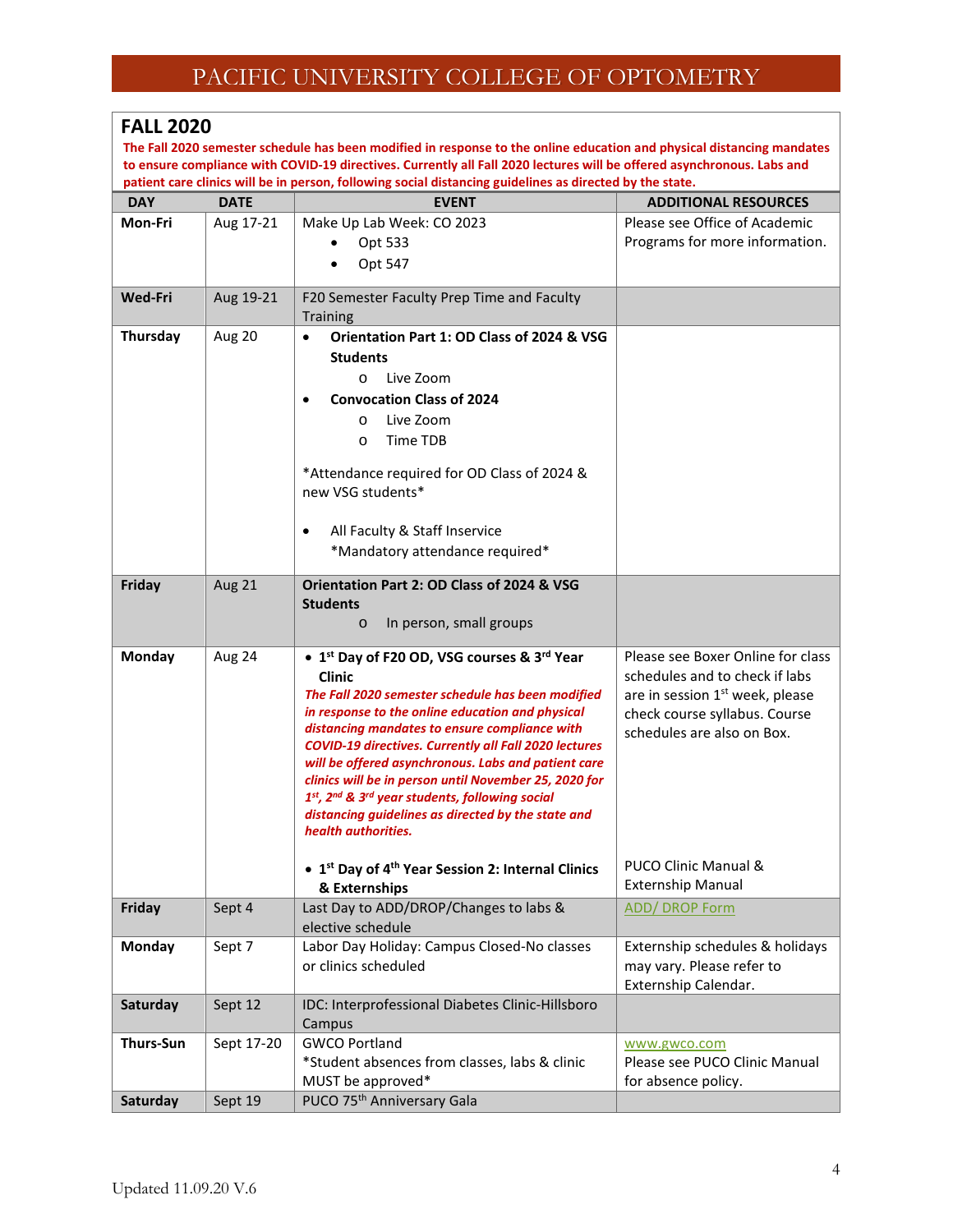|                         |                  | <b>CANCELLED DUE TO COVID-19</b>                                                                                                                                                                                                                                                                                                                                                                                                        |                                                                                                                                   |
|-------------------------|------------------|-----------------------------------------------------------------------------------------------------------------------------------------------------------------------------------------------------------------------------------------------------------------------------------------------------------------------------------------------------------------------------------------------------------------------------------------|-----------------------------------------------------------------------------------------------------------------------------------|
| Monday                  | Oct 5            | F20 Mid Semester Reviews Begins: ALL<br><b>PROGRAMS</b>                                                                                                                                                                                                                                                                                                                                                                                 |                                                                                                                                   |
| <b>Wed-Sat</b>          | Oct 7-10         | American Academy of Optometry Annual<br>Meeting: Nashville, TN<br><b>CANCELLED AAO Break DUE TO COVID-19</b><br>All classes/labs/3 <sup>rd</sup> year or 4 <sup>th</sup> year<br>$\bullet$<br>internal clinics continue                                                                                                                                                                                                                 | www.aaopt.org                                                                                                                     |
| Fri-Sun                 | Oct 9-11         | Pacific University Homecoming                                                                                                                                                                                                                                                                                                                                                                                                           | www.pacificu.edu                                                                                                                  |
| Saturday                | Oct 10           | IDC: Interprofessional Diabetes Clinic-Hillsboro<br>Campus                                                                                                                                                                                                                                                                                                                                                                              |                                                                                                                                   |
| Saturday                | Nov <sub>7</sub> | Last day of 4 <sup>th</sup> Year Session 2: Internal Clinics &<br><b>Externships</b>                                                                                                                                                                                                                                                                                                                                                    | PUCO Clinic Manual &<br><b>Externship Manual</b>                                                                                  |
| Wednesday               | <b>Nov 11</b>    | Veterans Day Holiday: Campus Closed-No<br>classes or clinic scheduled                                                                                                                                                                                                                                                                                                                                                                   | Externship schedules & holidays<br>may vary. Please refer to<br>Externship Calendar.                                              |
| Saturday                | <b>Nov 14</b>    | IDC: Interprofessional Diabetes Clinic-Hillsboro<br>Campus                                                                                                                                                                                                                                                                                                                                                                              |                                                                                                                                   |
| <b>Monday</b>           | <b>Nov 16</b>    | 1st Day of 4th Year Session 3: Internal Clinics &<br><b>Externships</b>                                                                                                                                                                                                                                                                                                                                                                 | PUCO Clinic Manual, Externship<br>Manual & calendar                                                                               |
| Wednesday               | <b>Nov 25</b>    | Thanksgiving Holiday starts after 1:30pm:<br>Labs end at 1:30pm<br>Building will be closed after 1:30pm<br>$\bullet$<br>All in person requirements will end for 1st, 2nd<br>and 3 <sup>rd</sup> year students. Semester will resume<br>on a remote learning schedule after the<br><b>Thanksgiving break.</b><br>4 <sup>th</sup> year students on Internal Tracks will resume<br>patient care in person after the Thanksgiving<br>break. | Externship schedules & holidays<br>may vary. Please refer to<br>Externship Calendar.                                              |
| <b>Thurs-Fri</b>        | Nov 26-27        | Thanksgiving Holiday: Campus Closed-No<br>classes or clinics scheduled                                                                                                                                                                                                                                                                                                                                                                  | Externship schedules & holidays<br>may vary. Please refer to<br>Externship Calendar.                                              |
| <b>Tues or</b><br>Thurs | Dec 1 or 3       | NBEO Part II: Study Day & Examinations: no 4th<br>year internal clinics<br>OR<br>NBEO Part II: Study Day & Examinations: no 4 <sup>th</sup><br>year internal clinics                                                                                                                                                                                                                                                                    | Refer to the NBEO website at<br>www.optometry.org for<br>current/confirmatory<br>information and additional<br>examination dates. |
| Friday                  | Dec 4            | Last day of remote classes before Final<br>Examinations for 1st, 2nd & 3rd years.                                                                                                                                                                                                                                                                                                                                                       |                                                                                                                                   |
| <b>Mon-Tues</b>         | Dec 7-15         | Final Examinations: F20 ALL PROGRAMS                                                                                                                                                                                                                                                                                                                                                                                                    | See Finals Schedule on BOX.                                                                                                       |
| Saturday                | Dec 12           | IDC: Interprofessional Diabetes Clinic-Hillsboro<br>Campus                                                                                                                                                                                                                                                                                                                                                                              |                                                                                                                                   |
| Friday                  | Dec 18           | Academic & Clinical Courses Grades Due: F20<br><b>ALL PROGRAMS</b>                                                                                                                                                                                                                                                                                                                                                                      | Office of Academic Programs                                                                                                       |
| Wednesday               | Dec 23           | Last day of 4 <sup>th</sup> year internal clinics Session 3<br>prior to Winter Break                                                                                                                                                                                                                                                                                                                                                    | Externship schedules & holidays<br>may vary. Please refer to<br>Externship Calendar.                                              |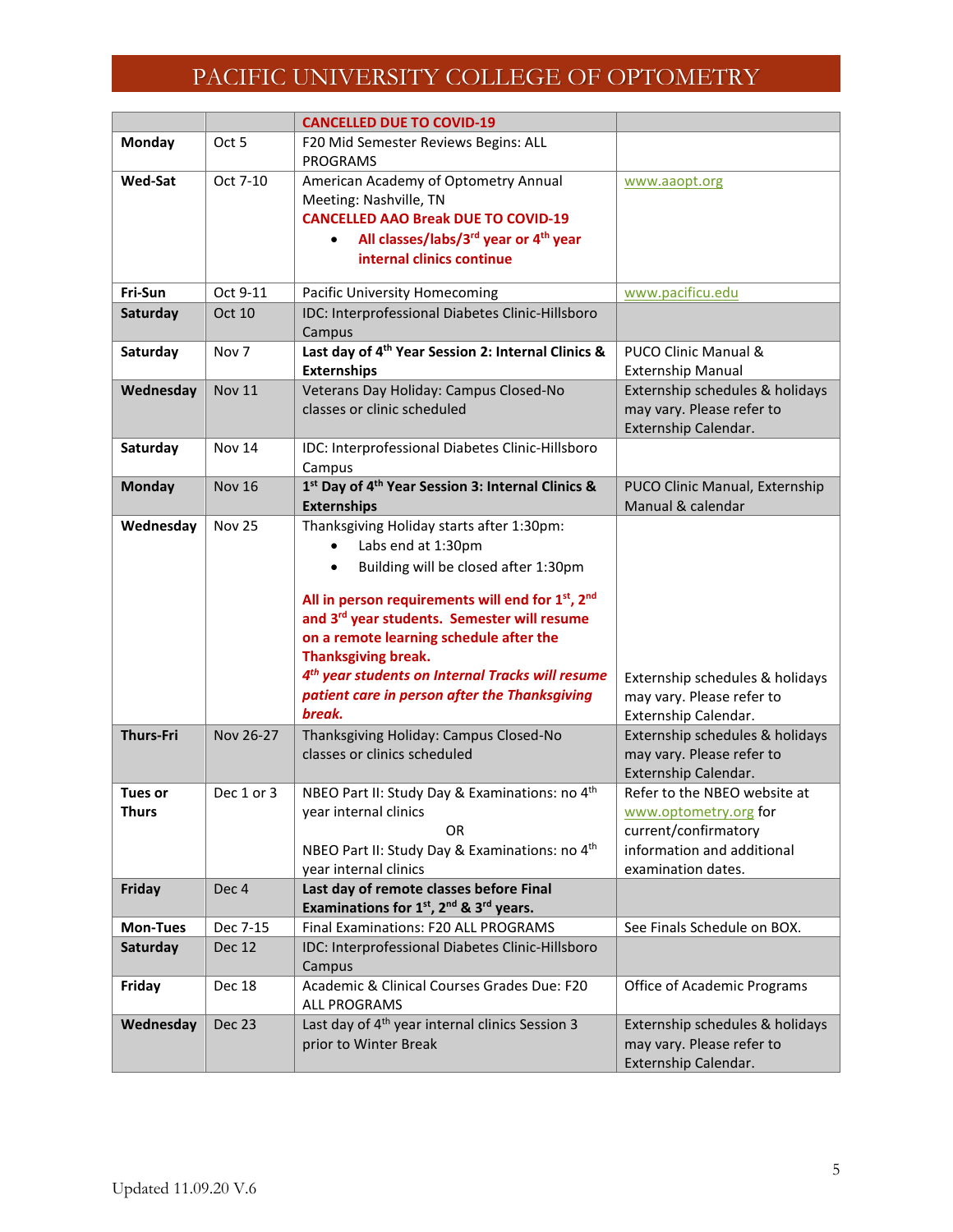| <b>Thurs-Fri</b>                | Dec 24-                 | Winter Break: CAMPUS CLOSED-No classes or                             | Externship schedules & holidays                       |
|---------------------------------|-------------------------|-----------------------------------------------------------------------|-------------------------------------------------------|
|                                 | Jan 1                   | clinic scheduled.                                                     | may vary. Please refer to                             |
|                                 |                         |                                                                       | Externship Calendar.                                  |
| <b>SPRING 2021</b>              |                         |                                                                       |                                                       |
| <b>DAY</b>                      | <b>DATE</b>             | <b>EVENT</b>                                                          | <b>ADDITIONAL RESOURCES</b>                           |
| <b>Monday</b>                   | Jan 4                   | Administrative/ clinic offices re-open.<br>$\bullet$                  |                                                       |
|                                 |                         | Session 3: 4 <sup>th</sup> year internal clinics resumes<br>$\bullet$ |                                                       |
| Mon - Fri                       | Jan 4-8                 | S21 Faculty Didactic Prep Time<br>$\bullet$                           | Please see Office of Clinical                         |
|                                 |                         | Optional 3rd Year clinics<br>$\bullet$                                | Programs.                                             |
| <b>Thurs</b>                    | Jan 7                   | All Faculty & Staff In-Service                                        |                                                       |
|                                 |                         | • Attendance Mandatory                                                |                                                       |
| Saturday                        | Jan 9                   | IDC: Interprofessional Diabetes Clinic-Hillsboro                      |                                                       |
|                                 |                         | Campus                                                                |                                                       |
| <b>Monday</b>                   | Jan 11                  | 1st Day of S21 Semester Classes: OD & VSG<br>$\bullet$                | Please see Boxer Online for                           |
|                                 |                         | 1 <sup>st</sup> Day of 3 <sup>rd</sup> Year Clinic<br>$\bullet$       | individual class schedules and to                     |
|                                 |                         |                                                                       | check if labs are in session 1st                      |
|                                 |                         | <b>EPIC Dress Rehearsal: MANDATORY</b>                                | week of class, please check                           |
|                                 |                         | <b>ATTENDANCE</b>                                                     | course syllabus. Course<br>schedules are also on Box. |
|                                 |                         | • ALL 3rd Year Students                                               |                                                       |
|                                 |                         | ALL Internal 4 <sup>th</sup> Year Students                            |                                                       |
|                                 |                         | • Assigned Faculty                                                    |                                                       |
| <b>Tuesday</b><br><b>Monday</b> | Jan 12<br><b>Jan 18</b> | <b>EPIC Go Live</b><br>Martin Luther King Holiday: Campus Closed-No   | Externship schedules & holidays                       |
|                                 |                         | classes or clinics scheduled                                          | may vary. Please refer to                             |
|                                 |                         |                                                                       | Externship Calendar.                                  |
| Monday                          | <b>Jan 25</b>           | Last day to ADD/DROP/Changes to lab &                                 | <b>ADD/ DROP Form</b>                                 |
|                                 |                         | elective schedules                                                    |                                                       |
| <b>Monday</b>                   | Feb 1                   | Mid Semester Review Begins- ALL PROGRAMS                              | Office of Academic Programs                           |
| Saturday                        | Feb 13                  | Last Day of 4 <sup>th</sup> Year Session 3: Internal<br>$\bullet$     | PUCO Clinic Manual &                                  |
|                                 |                         | clinics and Externships                                               | <b>Externship Manual</b>                              |
|                                 |                         |                                                                       |                                                       |
|                                 |                         | IDC: Interprofessional Diabetes Clinic-                               |                                                       |
|                                 |                         | <b>Hillsboro Campus</b>                                               |                                                       |
| Mon-Fri                         | Feb 15-19               | Optional 4 <sup>th</sup> Year Clinics                                 |                                                       |
| Monday                          | Feb 22                  | 1st Day of 4th Year Session 4: Internal clinics &                     | PUCO Clinic Manual &                                  |
|                                 |                         | <b>Externships</b>                                                    | <b>Externship Manual</b>                              |
| <b>Thurs-Fri</b>                | March 11-               | NBEO Break: No 3rd Year OD classes/ labs                              | Refer to the NBEO website at                          |
|                                 | 19                      | *Half day of clinic assigned by clinical                              | www.optometry.org for more                            |
|                                 |                         | programs, determined by the registered NBEO                           | information.                                          |
|                                 |                         | exam date*                                                            |                                                       |
| Saturday                        | March 13                | IDC: Interprofessional Diabetes Clinic-Hillsboro                      |                                                       |
|                                 |                         | Campus                                                                |                                                       |
| <b>Tues-Fri</b>                 | March 16-               | <b>NBEO Part I (Applied Basic Science):</b>                           | Refer to the NBEO website at                          |
|                                 | 19                      | *pending any changes from NBEO*                                       | www.optometry.org for more                            |
|                                 |                         | March 16* or 17* or 18* or 19*, 2021<br>2 Sessions, 4 hours each      | information.                                          |
| Mon-Fri                         | March 22-               | Spring Break: NO CLASSES OR CLINICS                                   | Please see Office of Clinical                         |
|                                 | 26                      | -NO Spring break for 4 <sup>th</sup> Year External Session 4          | Programs. Externship schedules                        |
|                                 |                         | -Administrative/clinic offices open                                   | & holidays may vary. Please                           |
|                                 |                         | -Optional Patient Care Clinics                                        | refer to Externship Calendar.                         |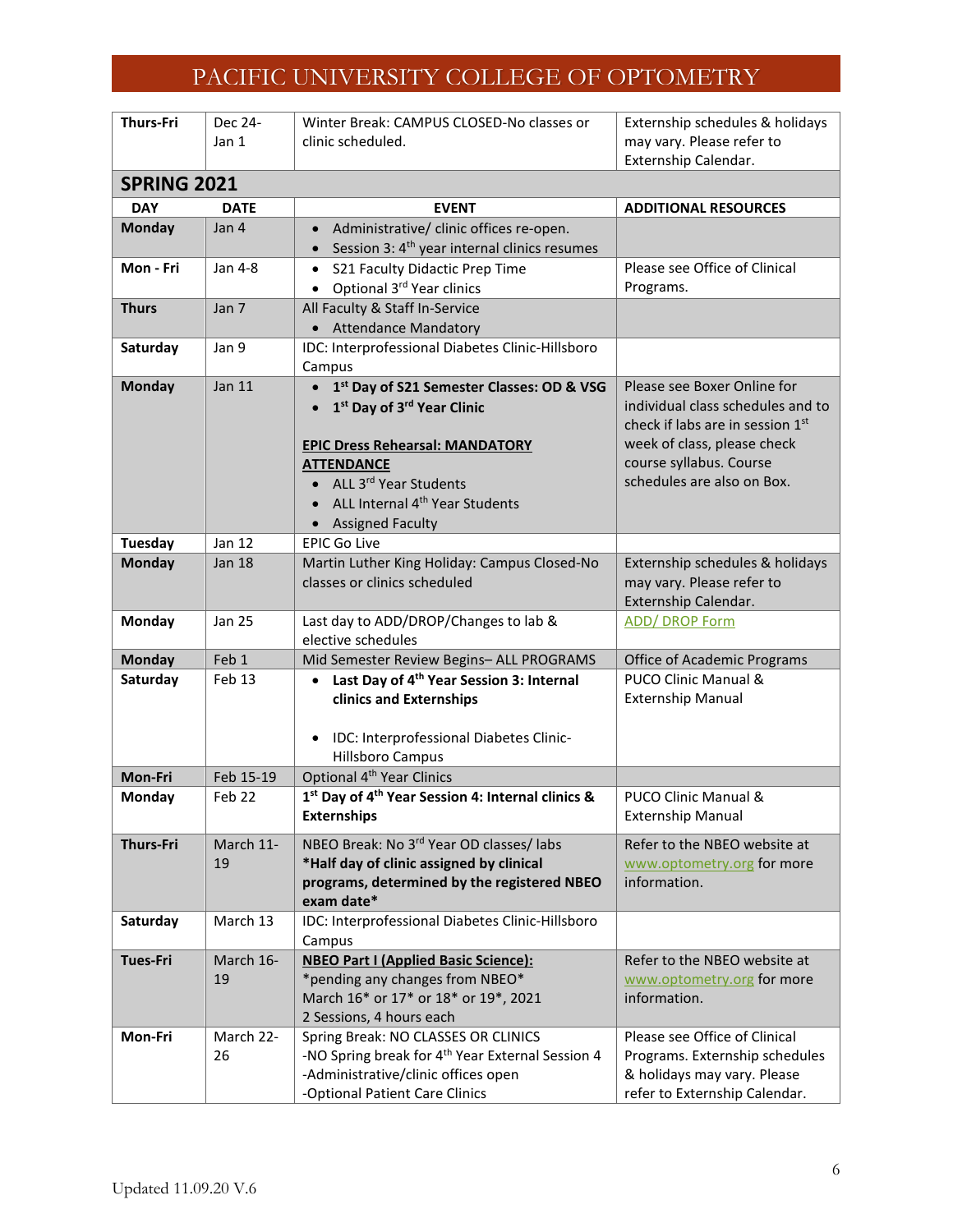| <b>Thurs-Fri</b> | April 8-9     | Clinical Skills Proficiency Exam: Class of 2023                              |                                 |
|------------------|---------------|------------------------------------------------------------------------------|---------------------------------|
| Saturday         | April 10      | IDC: Interprofessional Diabetes Clinic-Hillsboro<br>Campus                   |                                 |
| Friday           | April 23      | Last day of S21 Classes: 1st, & 2 <sup>nd</sup> Year OD                      |                                 |
|                  |               | classes before Final Examinations                                            |                                 |
| Friday           | April 30      | Last day of S21 Classes: 3rd Year OD classes,                                |                                 |
|                  |               | labs & clinic before Final Examinations                                      |                                 |
| <b>Mon-Tues</b>  | April 26-     | Final Examinations: S21 1st Year OD courses                                  | See Finals Schedule on BOX.     |
|                  | May 4         |                                                                              |                                 |
| Mon-Fri          | April 26-30   | Final Examinations: S21 2 <sup>nd</sup> Year OD courses                      |                                 |
| Mon-Fri          | May 3-7       | Final Examinations: S21 3rd Year OD courses                                  | See Finals Schedule on BOX.     |
| Wednesday        | May 5         | Awards Ceremony: Class of 2022                                               |                                 |
|                  |               | • Grades Due: S21 Semester 2 <sup>nd</sup> year OD                           |                                 |
| Friday           | May 7         | White Coat Ceremony: Class of 2023<br>$\bullet$                              |                                 |
|                  |               | *Faculty & student attendance required*                                      |                                 |
|                  |               | • Grades Due: S21 1st Year OD Courses                                        |                                 |
| Saturday         | May 8         | Last day of 4 <sup>th</sup> Year Session 4: Patient Care &                   | <b>PUCO Clinic Manual &amp;</b> |
|                  |               | <b>Externships</b>                                                           | <b>Externship Manual</b>        |
| Monday           | <b>May 10</b> | 1st Day of U21 3rd Year Clinic, OD and VSG                                   |                                 |
|                  |               | classes (Class of 2023)                                                      |                                 |
| Thursday         | <b>May 13</b> | 4 <sup>th</sup> Year Open House- Class of 2021                               |                                 |
|                  |               | 1pm-4pm Jefferson 307                                                        |                                 |
| Friday           | May 14        | Welcome to the Profession & Awards                                           |                                 |
|                  |               | Ceremony: Class of 2021 - OD & VSG                                           |                                 |
|                  |               | Taylor Meade Auditorium                                                      |                                 |
|                  |               | *Faculty & 4 <sup>th</sup> year attendance required*                         |                                 |
| Saturday         | <b>May 15</b> | Commencement                                                                 |                                 |
|                  |               | 1:30pm: Class of 2021- OD & VSG<br>*Faculty & graduating students attendance |                                 |
|                  |               | required*                                                                    |                                 |
| <b>Monday</b>    | May 17        | 1st Day 4th Year Session 1 INTERNAL TRACKS                                   | PUCO Clinic Manual &            |
|                  |               | ONLY- Class of 2022                                                          | <b>Externship Manual</b>        |
|                  |               | (please note that $4^{th}$ year students who are                             |                                 |
|                  |               | assigned to externship sites begin May 24)                                   |                                 |
| <b>Monday</b>    | May 24        | 1st Day of 4 <sup>th</sup> Year Session 1 EXTERNSHIPS-                       | <b>PUCO Clinic Manual &amp;</b> |
|                  |               | Class of 2022                                                                | <b>Externship Manual</b>        |
|                  |               | (please note that 4 <sup>th</sup> year students who are                      |                                 |
|                  |               | assigned to internal tracks begin May 17)                                    |                                 |

*\*End of 20-21 Academic Calendar. Preview of 21-22 Academic Calendar on page 8 & 9. Please note that dates are subject to change\**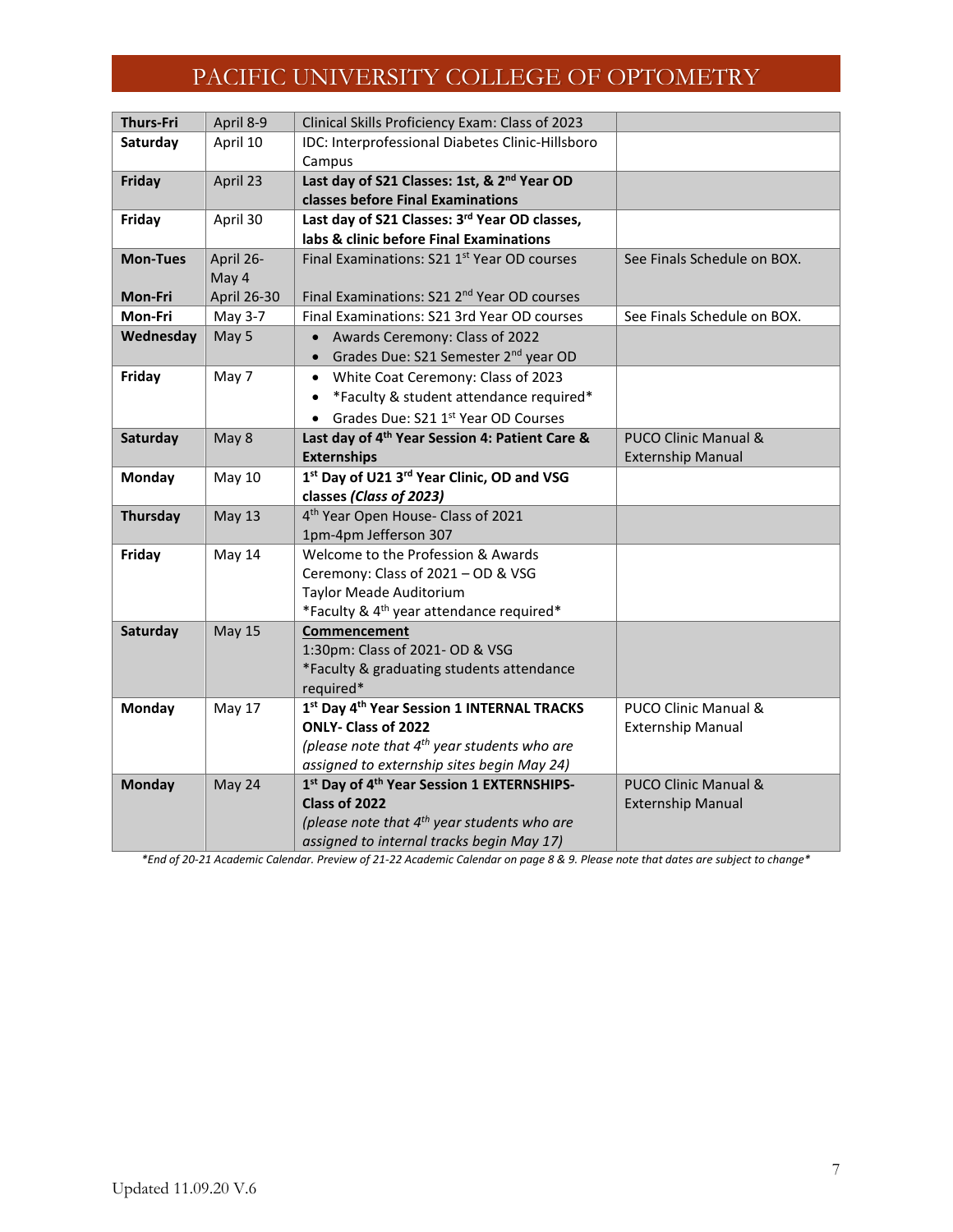| <b>SUMMER 2021</b> |               |                                                                                           |                                                            |
|--------------------|---------------|-------------------------------------------------------------------------------------------|------------------------------------------------------------|
| <b>DAY</b>         | <b>DATE</b>   | <b>EVENTS</b>                                                                             | <b>ADDITIONAL RESOURCES</b>                                |
| Monday             | May 10        | 1st Day of U21 3rd Year Clinic, OD and VSG classes                                        |                                                            |
|                    |               | (Class of 2023)                                                                           |                                                            |
| <b>Monday</b>      | <b>May 17</b> | 1st Day 4th Year Session 1 INTERNAL TRACKS                                                | PUCO Clinic Manual &                                       |
|                    |               | <b>ONLY- Class of 2022</b>                                                                | <b>Externship Manual</b>                                   |
|                    |               | (please note $4^{th}$ year students at externship sites<br>begin May 24)                  |                                                            |
| Friday             | May 21        | Last day to ADD/DROP/Changes to lab & elective                                            | <b>ADD/ DROP Form</b>                                      |
|                    |               | schedules                                                                                 |                                                            |
| <b>Monday</b>      | May 24        | 1st Day 4 <sup>th</sup> Year Session 1: Externships- Class of                             | <b>PUCO Clinic Manual &amp;</b>                            |
|                    |               | 2022 (please note 4 <sup>th</sup> year students in internal                               | <b>Externship Manual</b>                                   |
|                    |               | tracks began May 17)                                                                      |                                                            |
| Monday             | May 31        | Memorial Day Holiday: Campus Closed-No classes<br>or clinic scheduled                     | Externship schedules &                                     |
|                    |               |                                                                                           | holidays may vary. Please<br>refer to Externship Calendar. |
| <b>Monday</b>      | June 7        | Mid Semester Review Begins - ALL PROGRAMS                                                 | <b>Office of Academic Programs</b>                         |
| Saturday           | June 12       | IDC: Interprofessional Diabetes Clinic-Hillsboro                                          |                                                            |
|                    |               | Campus                                                                                    |                                                            |
| <b>Wed-Sun</b>     | June 23-27    | AOA Congress/AOSA Conference: Anaheim, CA                                                 | www.optometrysmeeting.org                                  |
|                    |               | • No Classes/labs/3rd clinics                                                             | Please see PUCO Clinic                                     |
|                    |               | • 4 <sup>th</sup> Year clinic IN SESSION                                                  | Manual for absence policy.                                 |
| <b>Monday</b>      | July 5        | Independence Day Holiday (Observed): Campus                                               |                                                            |
| Saturday           | July 10       | Closed-No classes or clinic scheduled<br>IDC: Interprofessional Diabetes Clinic-Hillsboro |                                                            |
|                    |               | Campus                                                                                    |                                                            |
| Saturday           | July 31       | Last day of 4 <sup>th</sup> Year Session 1: INTERNAL TRACKS                               | PUCO Clinic Manual &                                       |
|                    |               | <b>ONLY</b> ( $4^{th}$ year students who are assigned to                                  | <b>Externship Manual</b>                                   |
|                    |               | externship sites end on August 7)                                                         |                                                            |
| Friday             | Aug 6         | Last Day of U21 Classes before Final Exams: OD &<br><b>VSG</b>                            |                                                            |
| Saturday           | Aug 7         | Last day of 4 <sup>th</sup> Year Session 1: EXTERNAL<br>$\bullet$                         | PUCO Clinic Manual &                                       |
|                    |               | <b>TRACKS</b> ( $4^{th}$ year students in internal tracks                                 | <b>Externship Manual</b>                                   |
|                    |               | ended on July 31)                                                                         |                                                            |
|                    |               | IDC: Interprofessional Diabetes Clinic - Hillsboro                                        |                                                            |
| Mon-Fri            | Aug 9-13      | Final Examinations: 3rd Year & VSG Courses                                                | See Finals Schedule on BOX.                                |
|                    |               | *3rd Year clinics Continues*                                                              |                                                            |
| Friday             | Aug 13        | Last day of U21 3rd Year clinics                                                          |                                                            |